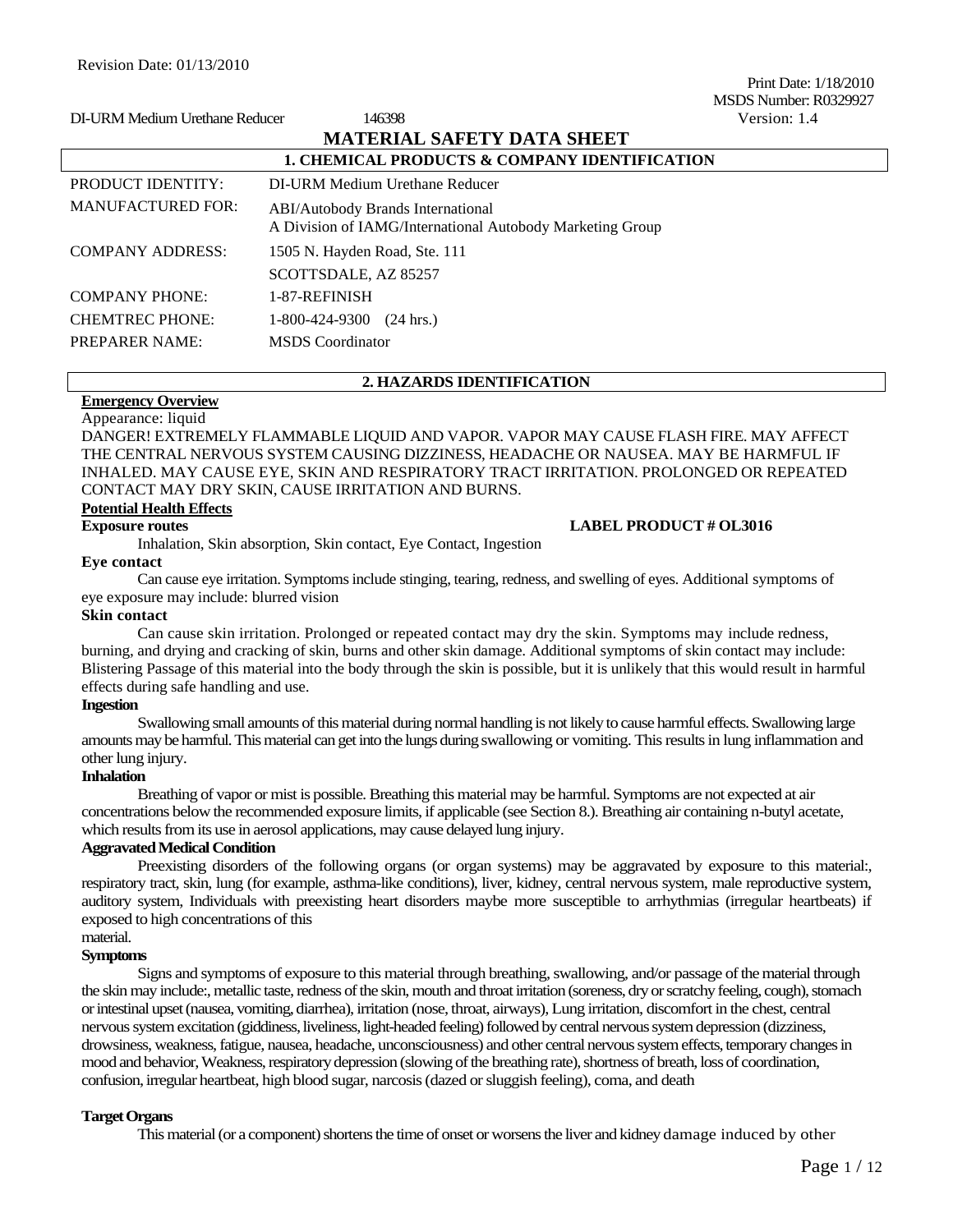# Print Date: 1/18/2010 MSDS Number: R0329927

#### DI-URM Medium Urethane Reducer 146398 Version: 1.4

chemicals., Prolonged intentional toluene abuse may lead to damage to many organ systems having effects on: central and peripheral nervous systems, vision, hearing, liver, kidneys, heart and blood. Such abuse has been associated with brain damage characterized by disturbances in gait, personality changes and loss of memory. Comparable central nervous system effects have not been shown to result from occupational exposure to toluene., Prolonged intentional toluene abuse may lead to hearing loss progressing to deafness. In addition, while noise is known to cause hearing loss in humans, it has been suggested that workers exposed to organic solvents, including toluene, along with noise may suffer greater hearing loss than would be expected from exposure to noise alone., Overexposure to this material (or its components) has been suggested as a cause of the following effects in laboratory animals:, nasal damage, respiratory tract damage (nose, throat, and airways), testis damage, kidney damage, liver damage, effects on hearing, central nervous system damage, Overexposure to this material (or its components) has been suggested as a cause of the following effects in humans:, central nervous system effects, cardiac sensitization, kidney damage **Carcinogenicity**

Ethylbenzene has been shown to cause cancer in laboratory animals. The relevance of this finding to humans is uncertain. The International Agency for Research on Cancer (IARC) has classified ethylbenzene as a possible human carcinogen.

# **Reproductive hazard**

This material (or a component) has been shown to cause birth defects in laboratory animal studies. Harm to the fetus occurs only at exposure levels that harm the pregnant animal. The relevance of these findings to humans is uncertain., Toluene may be harmful to the human fetus based on positive test results with laboratory animals. Case studies show that prolonged intentional abuse of toluene during pregnancy can cause birth defects in humans., When tested separately, a minor component of propylene glycol monomethyl ether acetate (2-methoxy-1 -propyl acetate) caused birth defects in experimental animals in one study but not in another. However, the commercial grade acetate containing the minor component did not cause birth defects.

| 3. COMPOSITION/INFORMATION ON INGREDIENTS                         |                |                  |  |  |
|-------------------------------------------------------------------|----------------|------------------|--|--|
| $CAS-N0$ .<br><b>Hazardous Components</b><br><b>Concentration</b> |                |                  |  |  |
| <b>ACETONE</b>                                                    | $67-64-1$      | $>=$ 30- $<$ 40% |  |  |
|                                                                   |                | $>=15 - 20\%$    |  |  |
| PROPYLENE GLYCOL MONOMETHYL ETHER                                 | $108 - 65 - 6$ |                  |  |  |
| <b>ACETATE</b>                                                    |                |                  |  |  |
| <b>TOLUENE</b>                                                    | 108-88-3       | $>=10-15\%$      |  |  |
| ISOBUTYL ACETATE                                                  | $110-19-0$     | $>=10-15%$       |  |  |
| N-BUTYL ACETATE                                                   | 123-86-4       | $>=$ 5- $<$ 10%  |  |  |
| <b>XYLENE</b>                                                     | 1330-20-7      | $>=1.5 - 5\%$    |  |  |
| <b>ETHYL BENZENE</b>                                              | $100 - 41 - 4$ | $>=1-1.5%$       |  |  |
|                                                                   |                |                  |  |  |

#### **4. FIRST AID MEASURES**

#### **Eyes**

If symptoms develop, immediately move individual away from exposure and into fresh air.

Flush eyes gently with water for at least 15 minutes while holding eyelids apart; seek immediate medical attention.

#### **Skin**

Remove contaminated clothing. Flush exposed area with large amounts of water. If skin is damaged, seek immediate medical attention. If skin is not damaged and symptoms persist, seek medical attention. Launder clothing before reuse. **Ingestion**

Seek medical attention. If individual is drowsy or unconscious, do not give anything by mouth; place individual on the left side with the head down. Contact a physician, medical facility, or poison control center for advice about whether to induce vomiting. If possible, do not leave individual unattended.

# **Inhalation**

If symptoms develop, immediately move individual away from exposure and into fresh air. Seek immediate medical attention; keep person warm and quiet. If person is not breathing, begin artificial respiration. If breathing is difficult, administer oxygen.

#### **Notes to physician**

**Hazards:** Inhalation of high concentrations of this material, as could occur in enclosed spaces or during deliberate abuse, may be associated with cardiac arrhythmias. Sympathomimetic drugs may initiate cardiac arrhythmias in persons exposed to this material. This material is an aspiration hazard. Potential danger from aspiration must be weighed against possible oral toxicity (See Section 2 - Swallowing) when deciding whether to induce vomiting. This material (or a component) has produced hyperglycemia and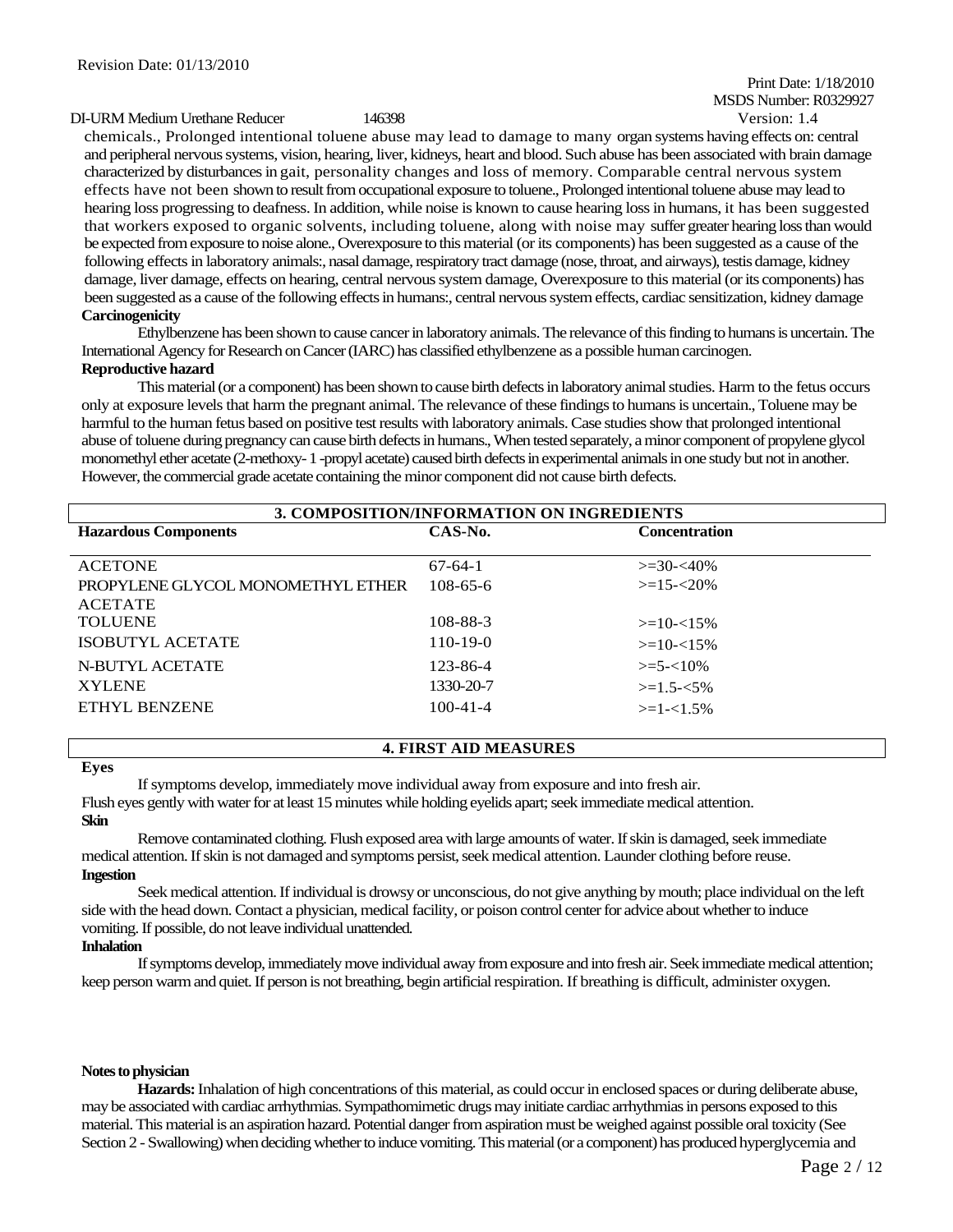# DI-URM Medium Urethane Reducer 146398 Version: 1.4 ketosis following substantial ingestion.

**Treatment:** No information available.

#### **5. FIRE-FIGHTING MEASURES**

# **Suitable extinguishing media**

Water mist, Carbon dioxide (CO2), Dry chemical

#### **Hazardous combustion products**

May form:, carbon dioxide and carbon monoxide, various hydrocarbons

#### **Precautions for fire-fighting**

Material is volatile and readily gives off vapors which may travel along the ground or be moved by ventilation and ignited by pilot lights, flames, sparks, heaters, smoking, electric motors, static discharge or other ignition sources at locations near the material handling point. Never use welding or cutting torch on or near drum (even empty) because product (even just residue) can ignite

explosively. Wear full firefighting turn-out gear (full Bunker gear), and respiratory protection (SCBA).

# **6. ACCIDENTAL RELEASE MEASURES**

#### **Personal precautions**

For personal protection see section 8. Eliminate all ignition sources (flares, flames including pilot lights, electrical sparks). Persons not wearing protective equipment should be excluded from area of spill until clean-up has been completed. Stop spill at source. Prevent from entering drains, sewers, streams or other bodies of water. Prevent from spreading. If runoff occurs, notify authorities as required. Pump or vacuum transfer spilled product to clean containers for recovery. Absorb unrecoverable product. Transfer contaminated absorbent, soil and other materials to containers for disposal.

#### **Environmental precautions**

Prevent run-off to sewers, streams or other bodies of water. If run-off occurs, notify proper authorities as required, that a spill has occurred.

#### **Methods for cleaning up**

Absorb liquid on vermiculite, floor absorbent, or other absorbent material and transfer to hood.

# **7. HANDLING AND STORAGE**

#### **Handling**

Containers of this material may be hazardous when emptied. Since emptied containers retain product residues (vapor, liquid, and/or solid), all hazard precautions given in the data sheet must be observed. Emergency eyewash fountains and safety showers should be available in the immediate vicinity of potential exposure. Static ignition hazard can result from handling and use. Electrically bond and ground all containers, personnel and equipment before transfer or use of material. Special precautions may be necessary to dissipate static electricity for non-conductive containers. Use proper bonding and grounding during product transfer as described in National Fire Protection Association document NFPA 77. Warning. Sudden release of hot organic chemical vapors or mists from process equipment operating at elevated temperature and pressure, or sudden ingress of air into vacuum equipment, may result in ignitions without the presence of obvious ignition sources. Published "autoignition" or "ignition" temperature values cannot be treated as safe operating temperatures in chemical processes without analysis of the actual process conditions. Any use of this product in elevated temperature processes should be thoroughly evaluated to establish and maintain safe operating conditions.

# **Storage**

**Exposure Guidelines**

Store in a cool, dry, ventilated area away from sources of heat, moisture, and incompatible substances.

# **8. EXPOSURE CONTROLS/PERSONAL PROTECTION**

| <b>EXPOSULE GUIDEMIES</b> |                                   |                    |
|---------------------------|-----------------------------------|--------------------|
| <b>ACETONE</b>            | $67-64-1$                         |                    |
| <b>ACGIH</b>              | time weighted average             | $500$ ppm          |
| <b>ACGIH</b>              | Short term exposure limit         | $750$ ppm          |
| <b>NIOSH</b>              | Recommended exposure limit (REL): | $250$ ppm          |
| <b>NIOSH</b>              | Recommended exposure limit (REL): | $590 \text{ mg/n}$ |
| OSHA Z1                   | Permissible exposure limit        | $1,000$ ppm        |

 $590$  mg/m3

Print Date: 1/18/2010 MSDS Number: R0329927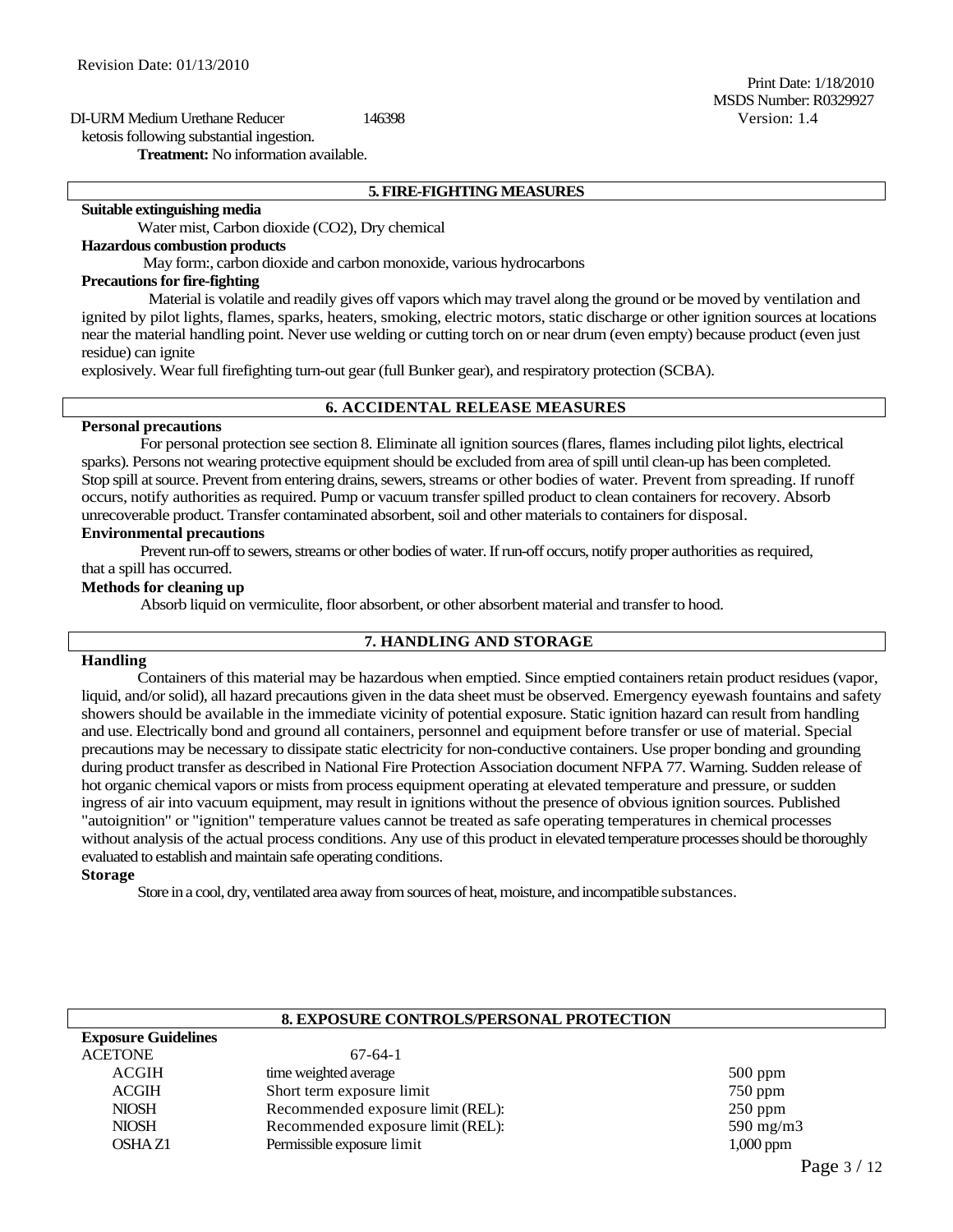|                                       |                                                              | Print Date: 1/18/2010<br>MSDS Number: R0329927 |
|---------------------------------------|--------------------------------------------------------------|------------------------------------------------|
| <b>DI-URM Medium Urethane Reducer</b> | 146398                                                       | Version: 1.4                                   |
| <b>OSHAZ1</b>                         | Permissible exposure limit                                   | $2,400$ mg/m $3$                               |
| <b>TOLUENE</b>                        | 108-88-3                                                     |                                                |
| <b>ACGIH</b>                          | time weighted average                                        | 20 ppm                                         |
| <b>NIOSH</b>                          | Recommended exposure limit (REL):                            | $100$ ppm                                      |
| <b>NIOSH</b>                          | Recommended exposure limit (REL):                            | $375$ mg/m $3$                                 |
| <b>NIOSH</b>                          | Short term exposure limit                                    | 150 ppm                                        |
| <b>NIOSH</b>                          | Short term exposure limit                                    | 560 mg/m3                                      |
| OSHA <sub>Z2</sub>                    | time weighted average                                        | $200$ ppm                                      |
| OSHAZ <sub>2</sub>                    | Ceiling Limit Value:                                         | 300 ppm                                        |
| OSHAZ2                                | Maximum concentration:                                       | $500$ ppm                                      |
| <b>ISOBUTYL ACETATE</b>               | $110-19-0$                                                   |                                                |
| <b>ACGIH</b>                          | time weighted average                                        | $150$ ppm                                      |
| <b>NIOSH</b>                          | Recommended exposure limit (REL):                            | 150 ppm                                        |
| <b>NIOSH</b>                          | Recommended exposure limit (REL):                            | $700$ mg/m $3$                                 |
| OSHA <sub>Z1</sub>                    | Permissible exposure limit                                   | 150 ppm                                        |
| OSHA <sub>Z1</sub>                    | Permissible exposure limit                                   | 700 mg/m3                                      |
| OSHA Z1A                              | time weighted average                                        | $150$ ppm                                      |
| <b>OSHA Z1A</b>                       | time weighted average                                        | 700 mg/m3                                      |
| US CA OEL                             | Time Weighted Average(TWA) Permissible Exposure Limit (PEL): | 150 ppm                                        |
| US CA OEL                             | Time Weighted Average(TWA) Permissible Exposure Limit (PEL): | $700$ mg/m $3$                                 |
| N-BUTYL ACETATE                       | 123-86-4                                                     |                                                |
| <b>ACGIH</b>                          | time weighted average                                        | $150$ ppm                                      |
| <b>ACGIH</b>                          | Short term exposure limit                                    | $200$ ppm                                      |
| <b>NIOSH</b>                          | Recommended exposure limit (REL):                            | 150 ppm                                        |
| <b>NIOSH</b>                          | Recommended exposure limit (REL):                            | $710$ mg/m $3$                                 |
| <b>NIOSH</b>                          | Short term exposure limit                                    | $200$ ppm                                      |
| <b>NIOSH</b>                          | Short term exposure limit                                    | 950 mg/m3                                      |
| <b>OSHAZ1</b>                         | Permissible exposure limit                                   | 150 ppm                                        |
| <b>OSHAZ1</b>                         | Permissible exposure limit                                   | 710 mg/m3                                      |
| OSHA Z1A                              | time weighted average                                        | 150 ppm                                        |
| <b>OSHAZ1A</b>                        | time weighted average                                        | 710 mg/m3                                      |
| <b>OSHAZ1A</b>                        | Short term exposure limit                                    | $200$ ppm                                      |
| <b>OSHAZ1A</b>                        | Short term exposure limit                                    | 950 mg/m3                                      |
| <b>US CA OEL</b>                      | Time Weighted Average(TWA) Permissible Exposure Limit (PEL): | 150 ppm                                        |
|                                       |                                                              | $710$ mg/m $3$                                 |
| <b>US CA OEL</b>                      | Time Weighted Average(TWA) Permissible Exposure Limit (PEL): |                                                |
| US CA OEL                             | Short term exposure limit                                    | 200 ppm                                        |
| US CA OEL                             | Short term exposure limit                                    | 950 mg/m3                                      |
| <b>XYLENE</b>                         | 1330-20-7                                                    |                                                |
| <b>ACGIH</b>                          | time weighted average                                        | $100$ ppm                                      |
| <b>ACGIH</b>                          | Short term exposure limit                                    | 150 ppm                                        |
| <b>OSHAZ1</b>                         | Permissible exposure limit                                   | $100$ ppm                                      |
| OSHAZ1                                | Permissible exposure limit                                   | 435 mg/m3                                      |
| <b>NIOSH</b>                          | Recommended exposure limit (REL):                            | $100$ ppm                                      |
| <b>NIOSH</b>                          | Recommended exposure limit (REL):                            | 435 mg/m3                                      |
| <b>NIOSH</b>                          | Short term exposure limit                                    | $150$ ppm                                      |
| <b>NIOSH</b>                          | Short term exposure limit                                    | $655$ mg/m $3$                                 |
| ETHYL BENZENE                         | $100-41-4$                                                   |                                                |
| <b>ACGIH</b>                          | time weighted average                                        | $100$ ppm                                      |
| <b>ACGIH</b>                          | Short term exposure limit                                    | 125 ppm                                        |
| <b>NIOSH</b>                          | Recommended exposure limit (REL):                            | $100$ ppm                                      |
| <b>NIOSH</b>                          | Recommended exposure limit (REL):                            | 435 mg/m3                                      |
| <b>NIOSH</b>                          | Short term exposure limit                                    | $125$ ppm                                      |
| <b>NIOSH</b>                          | Short term exposure limit                                    | 545 mg/m3                                      |
| OSHAZ1                                | Permissible exposure limit                                   | $100$ ppm                                      |
| <b>OSHAZ1</b>                         | Permissible exposure limit                                   | 435 mg/m3                                      |
|                                       |                                                              |                                                |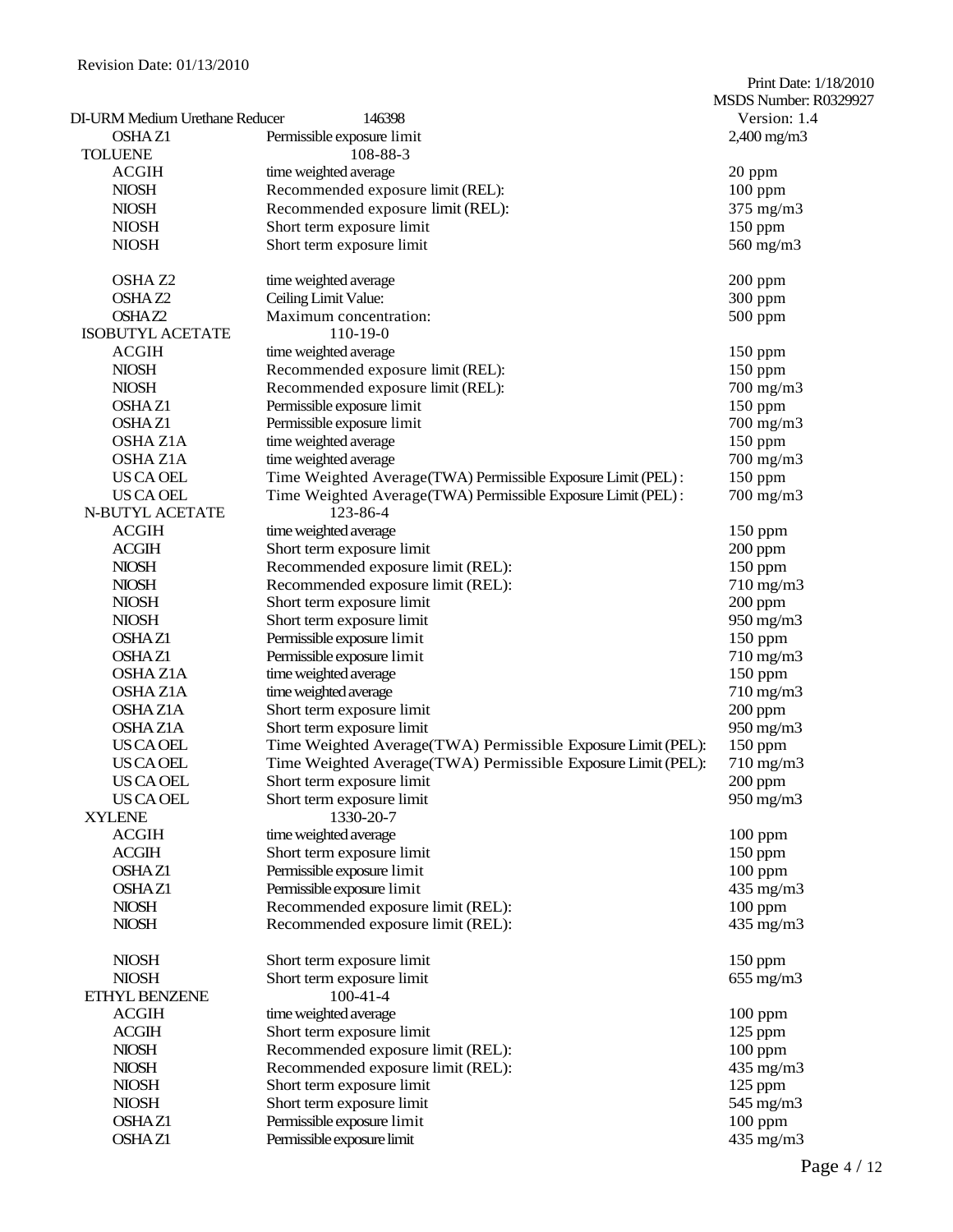# DI-URM Medium Urethane Reducer 146398 Version: 1.4

#### **General advice**

These recommendations provide general guidance for handling this product. Personal protective equipment should be selected for individual applications and should consider factors which affect exposure potential, such as handling practices, chemical concentrations and ventilation. It is ultimately the responsibility of the employer to follow regulatory guidelines established by local authorities.

#### **Exposure controls**

Provide sufficient mechanical (general and/or local exhaust) ventilation to maintain exposure below TLV(s). **Eye protection**

Chemical splash goggles in compliance with OSHA regulations are advised; however, OSHA regulations also permit other type safety glasses. Consult your safety representative.

#### **Skin and body protection**

Wear resistant gloves (consult your safety equipment supplier).

To prevent repeated or prolonged skin contact, wear impervious clothing and boots.

#### **Respiratory protection**

If workplace exposure limit(s) of product or any component is exceeded (see exposure guidelines), a NIOSHapproved air supplied respirator is advised in absence of proper environmental control. OSHA regulations also permit other NIOSH respirators (negative pressure type) under specified conditions (see your industrial hygienist). Engineering or administrative controls should be implemented to reduce exposure.

| <b>9. PHYSICAL AND CHEMICAL PROPERTIES</b>    |                                                    |  |
|-----------------------------------------------|----------------------------------------------------|--|
| <b>Physical state</b>                         | liquid                                             |  |
| Form                                          | No data                                            |  |
| <b>Color</b>                                  | No data                                            |  |
| Odor                                          | No data                                            |  |
| <b>Boiling point/boiling range</b>            | 56.00 °C @ 1,013.23 hPa Calculated Phase           |  |
|                                               | Transition Liquid/Gas                              |  |
| pН                                            | No data                                            |  |
| <b>Flash point</b>                            | $\langle \langle \rangle$ -18.00 °C Tag closed cup |  |
| <b>Evaporation rate</b>                       | 1 (Ethyl Ether)                                    |  |
| Lower explosion limit/Upper explosion limit   | $1\%$ (V) / 12.8 %(V)                              |  |
| Vapor pressure                                | 307.969 hPa @ 25 °C Calculated Vapor Pressure      |  |
| <b>Vapor density</b>                          | $(>) 1 (AIR=1)$                                    |  |
| <b>Density</b>                                | 0.827 g/cm3 @ 77.00 $\rm{°F}/25.00$ $\rm{°C}$      |  |
|                                               | 6.88 lb/gal @ 77.00 °F / 25.00 °C                  |  |
| <b>Solubility</b>                             | No data                                            |  |
| <b>Partition coefficient: n-octanol/water</b> | No data                                            |  |
| log Pow                                       | No data available                                  |  |
| <b>Autoignition temperature</b>               | No data                                            |  |

# **10. STABILITY AND REACTIVITY**

| <b>Stability</b>                                                    |
|---------------------------------------------------------------------|
| Stable.                                                             |
| <b>Conditions to avoid None</b>                                     |
| known.                                                              |
| Incompatible products                                               |
| Avoid contact with:, acids, alkalis, strong oxidizing agents        |
| <b>Hazardous decomposition products</b>                             |
| May form:, carbon dioxide and carbon monoxide, various hydrocarbons |
| <b>Hazardous reactions</b>                                          |
| Product will not undergo hazardous polymerization.                  |
| <b>Thermal decomposition No</b>                                     |
| data                                                                |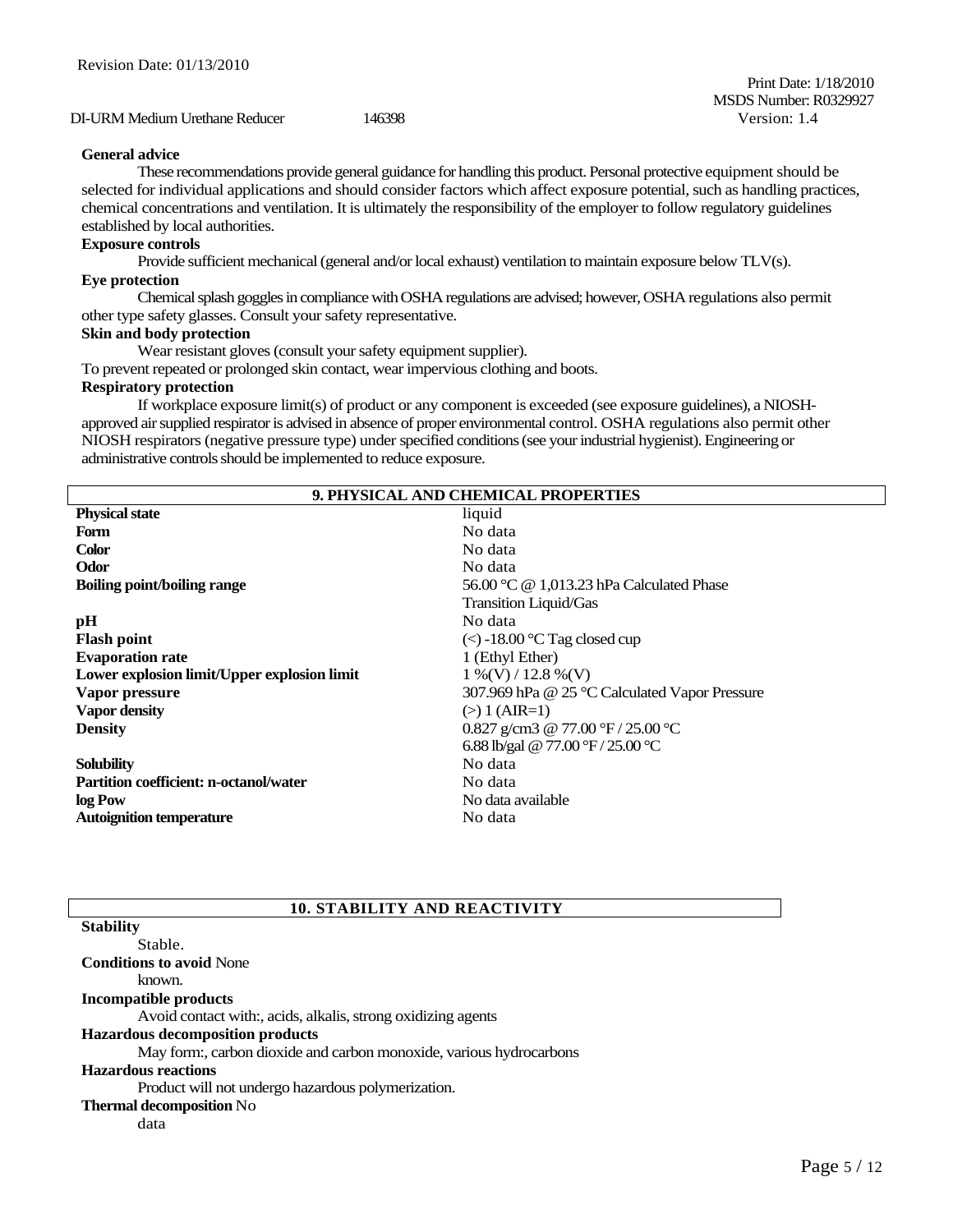| DI-URM Medium Urethane Reducer<br>146398   |                   | Version: 1.4          |  |  |
|--------------------------------------------|-------------------|-----------------------|--|--|
| 11. TOXICOLOGICAL INFORMATION              |                   |                       |  |  |
| <b>Acute oral toxicity</b>                 |                   |                       |  |  |
| <b>ACETONE:</b>                            | LD $50$ Rat:      | $5,800$ mg/kg         |  |  |
| PROPYLENE GLYCOL MONOMETHYL ETHER ACETATE: | LD $50$ Rat:      | $8,532$ mg/kg         |  |  |
| TOLUENE:                                   | LD 50 Rat:        | $2,600 - 7,500$ mg/kg |  |  |
| <b>ISOBUTYL ACETATE:</b>                   | LD 50 Rabbit:     | $4,800$ mg/kg         |  |  |
| N-BUTYL ACETATE:                           | LD 50 Rat:        | $10.8$ g/kg           |  |  |
| <b>XYLENE:</b>                             | LD 50 Rat:        | $4,300$ mg/kg         |  |  |
| <b>ETHYL BENZENE:</b>                      | LD 50 Rat:        | $3,500$ mg/kg         |  |  |
| <b>Acute inhalation toxicity</b>           |                   |                       |  |  |
| <b>ACETONE:</b>                            | $LC$ 50 Rat:      | $> 16000$ ppm, 4 h    |  |  |
| PROPYLENE GLYCOL MONOMETHYL ETHER ACETATE: | $LC$ 50 Rat:      | 5344 ppm, 4 h         |  |  |
| TOLUENE:                                   | $LC$ 50 Rat:      | 8000 ppm, 4 h         |  |  |
| <b>ISOBUTYL ACETATE:</b>                   | LC $50$ Rat:      | 3500 ppm, 4 h         |  |  |
| <b>N-BUTYL ACETATE:</b>                    | LC 50 Wistar rat: | $160$ mg/l, 4 h       |  |  |
| XYLENE:                                    | no data available |                       |  |  |
| <b>ETHYL BENZENE:</b>                      | LC Lo Rat:        | 4000 ppm, 4 h         |  |  |
| <b>Acute dermal toxicity</b>               |                   |                       |  |  |
| <b>ACETONE:</b>                            | LD 50 Rabbit:     | $> 20,000$ mg/kg      |  |  |
| PROPYLENE GLYCOL MONOMETHYL ETHER ACETATE: | LD 50 Rabbit:     | $(>) 5,000$ mg/kg     |  |  |
| TOLUENE:                                   | LD 50 Rabbit:     | $12,124$ mg/kg        |  |  |
| <b>ISOBUTYL ACETATE:</b>                   | LD 50 Rabbit:     | 17 g/kg               |  |  |
| N-BUTYL ACETATE:                           | LD 50 Rabbit:     | $17,600$ mg/kg        |  |  |
| XYLENE:                                    | LD 50 Rabbit:     | $(>) 2,000$ mg/kg     |  |  |
| ETHYL BENZENE:                             | LD 50 Rabbit:     | $17,800$ mg/kg        |  |  |

#### **12. ECOLOGICAL INFORMATION**

| ACETONE:                                                     | no data available |
|--------------------------------------------------------------|-------------------|
| PROPYLENE GLYCOL MONOMETHYL ETHER ACETATE: no data available |                   |
| TOLUENE:                                                     | no data available |
| ISOBUTYL ACETATE:                                            | no data available |
| N-BUTYL ACETATE:                                             | no data available |
| XYLENE:                                                      | no data available |
| ETHYL BENZENE:                                               | no data available |

# **Bioaccumulation**

**Biodegradability**

| ACETONE:                                                     | no data available                                    |
|--------------------------------------------------------------|------------------------------------------------------|
| PROPYLENE GLYCOL MONOMETHYL ETHER ACETATE: no data available |                                                      |
| TOLUENE:                                                     | Species: Ide, silver or golden orfe (Leuciscus idus) |
|                                                              | Exposure time: 3 d                                   |

ISOBUTYL ACETATE: no data available N-BUTYL ACETATE: no data available XYLENE: no data available ETHYL BENZENE: no data available **Ecotoxicity effects Toxicity to fish**

# Dose: 0.05 mg/l Bioconcentration factor (BCF): 94 Method: Not reported

ACETONE: 96 h LC 50 Rainbow trout,donaldson trout (Oncorhynchus mykiss): 4,740.00 - 6,330.00 mg/l Method: Static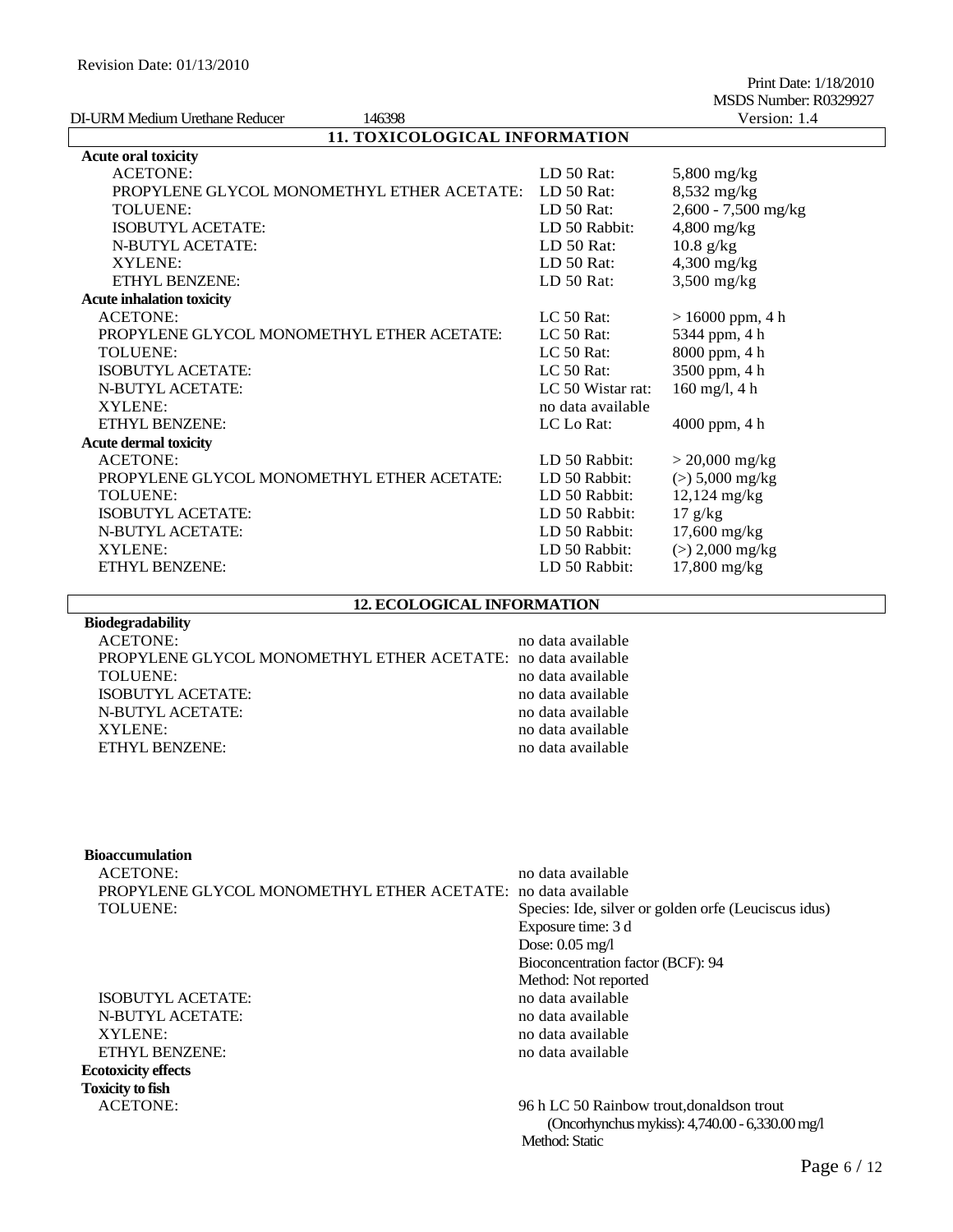|                                                      |        | Print Date: 1/18/2010<br>MSDS Number: R0329927                                         |
|------------------------------------------------------|--------|----------------------------------------------------------------------------------------|
| DI-URM Medium Urethane Reducer                       | 146398 | Version: 1.4                                                                           |
|                                                      |        | Mortality 96 h LC 50 Bluegill (Lepomis macrochirus):<br>8,300.00 mg/l                  |
|                                                      |        | Method: Static                                                                         |
|                                                      |        | Mortality 96 h LC 50 Fathead minnow (Pimephales<br>promelas): 8,733.00 - 9,482.00 mg/l |
|                                                      |        | Method: Flow through                                                                   |
|                                                      |        | Mortality                                                                              |
| PROPYLENE GLYCOL MONOMETHYL ETHER ACETATE:           |        | no data available                                                                      |
| TOLUENE:                                             |        | 96 h LC 50 Rainbow trout, donaldson trout                                              |
|                                                      |        | (Oncorhynchus mykiss): 5.80 mg/l                                                       |
|                                                      |        | Method: Renewal                                                                        |
|                                                      |        | Mortality 96 h LC 50 Fathead minnow (Pimephales                                        |
|                                                      |        | promelas): $12.60$ mg/l                                                                |
|                                                      |        | Method: Static Mortality                                                               |
| ISOBUTYL ACETATE:                                    |        | no data available                                                                      |
| N-BUTYL ACETATE:                                     |        | 96 h LC 50 Pimephales promelas (fathead minnow):<br>17.00 - 19.00 mg/l                 |
|                                                      |        | Method: Flow through                                                                   |
|                                                      |        | Mortality 96 h LC 50 Fathead minnow (Pimephales                                        |
|                                                      |        | promelas): 17.00 - 19.00 mg/l                                                          |
|                                                      |        | Method: Flow through                                                                   |
|                                                      |        | Mortality 96 h LC 50 Brachydanio rerio (zebra fish): 62.00 mg/l                        |
|                                                      |        | Method: Static                                                                         |
|                                                      |        | Mortality                                                                              |
| XYLENE:                                              |        | 96 h LC 50 Fathead minnow (Pimephales promelas):                                       |
|                                                      |        | 23.53 - 29.97 mg/l                                                                     |
|                                                      |        | Method: Static                                                                         |
|                                                      |        | Mortality                                                                              |
| ETHYL BENZENE:                                       |        | 96 h static test LC 50 Fathead minnow (Pimephales                                      |
|                                                      |        | promelas): 9.10 - 15.60 mg/l                                                           |
|                                                      |        | Mortality 96 h Renewal LC 50 Rainbow trout,                                            |
|                                                      |        | donaldson trout (Oncorhynchus mykiss): 4.20 mg/l                                       |
|                                                      |        | Mortality                                                                              |
| Toxicity to daphnia and other aquatic invertebrates. |        |                                                                                        |
| <b>ACETONE:</b>                                      |        | no data available                                                                      |
| PROPYLENE GLYCOL MONOMETHYL ETHER ACETATE:           |        | no data available                                                                      |
|                                                      |        |                                                                                        |
| <b>TOLUENE:</b>                                      |        | 48 h EC 50 Water flea (Daphnia magna): 6.00 mg/l                                       |
|                                                      |        | Method: Static                                                                         |
|                                                      |        | Intoxication                                                                           |
| <b>ISOBUTYL ACETATE:</b>                             |        | no data available                                                                      |
| <b>N-BUTYL ACETATE:</b>                              |        | 24 h LC 50 Water flea (Daphnia magna): 205.00 mg/l                                     |
|                                                      |        | Method: Static Mortality                                                               |
| XYLENE:                                              |        | 24 h LC 50 Water flea (Daphnia magna): > 100.00 -                                      |
|                                                      |        | $<$ 1,000.00 mg/l Method: Static Mortality                                             |
| ETHYL BENZENE:                                       |        | 48 h static test EC 50 Water flea (Daphnia magna):                                     |
|                                                      |        | $1.37 - 4.40$ mg/l                                                                     |
|                                                      |        | Intoxication                                                                           |
| <b>Toxicity to algae</b>                             |        |                                                                                        |
| <b>ACETONE:</b>                                      |        | no data available                                                                      |
| PROPYLENE GLYCOL MONOMETHYL ETHER ACETATE:           |        | no data available                                                                      |
| <b>TOLUENE:</b>                                      |        | no data available                                                                      |
| ISOBUTYL ACETATE:                                    |        | no data available                                                                      |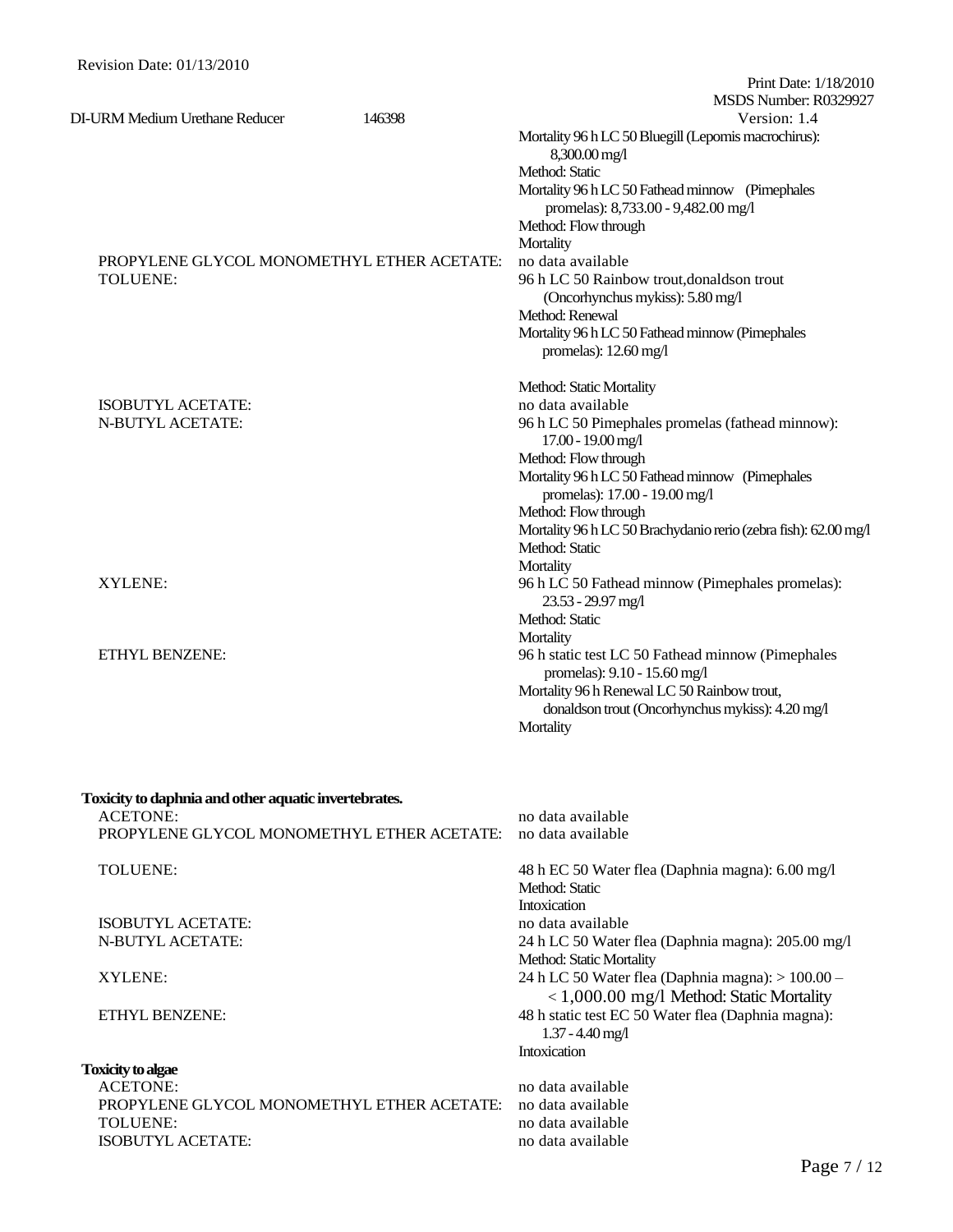Print Date: 1/18/2010 MSDS Number: R0329927 DI-URM Medium Urethane Reducer 146398 Version: 1.4 N-BUTYL ACETATE: no data available XYLENE: no data available ETHYL BENZENE: 96 h Growth inhibition Pseudokirchneriella subcapitata (green algae): 3.60 mg/l

| <b>Toxicity to bacteria</b>                |                   |
|--------------------------------------------|-------------------|
| <b>ACETONE:</b>                            | no data available |
| PROPYLENE GLYCOL MONOMETHYL ETHER ACETATE: | no data available |
| TOLUENE:                                   | no data available |
| <b>ISOBUTYL ACETATE:</b>                   | no data available |
| <b>N-BUTYL ACETATE:</b>                    | no data available |
| XYLENE:                                    | no data available |
| <b>ETHYL BENZENE:</b>                      | no data available |
| <b>Biochemical Oxygen Demand (BOD)</b>     |                   |
| <b>ACETONE:</b>                            | no data available |
| PROPYLENE GLYCOL MONOMETHYL ETHER ACETATE: | no data available |
| <b>TOLUENE:</b>                            | no data available |
| <b>ISOBUTYL ACETATE:</b>                   | no data available |
| <b>N-BUTYL ACETATE:</b>                    | no data available |
| XYLENE:                                    | no data available |
| <b>ETHYL BENZENE:</b>                      | no data available |
| <b>Chemical Oxygen Demand (COD)</b>        |                   |
| <b>ACETONE:</b>                            | no data available |
| PROPYLENE GLYCOL MONOMETHYL ETHER ACETATE: | no data available |
| <b>TOLUENE:</b>                            | no data available |
| <b>ISOBUTYL ACETATE:</b>                   | no data available |
| <b>N-BUTYL ACETATE:</b>                    | no data available |

#### **Additional ecological information** ACETONE: no data available PROPYLENE GLYCOL MONOMETHYL ETHER ACETATE: no data available TOLUENE:<br>
ISOBUTYL ACETATE:<br>
ison of the available<br>
ison of the available<br>
ison of the available<br>
ison of the available<br>
ison of the available<br>
ison of the available<br>
ison of the available<br>
ison of the available<br>
ison of t ISOBUTYL ACETATE: N-BUTYL ACETATE: no data available XYLENE: no data available ETHYL BENZENE: no data available no data available

XYLENE: no data available ETHYL BENZENE: no data available no data available

# **13. DISPOSAL CONSIDERATIONS**

# **Waste disposal methods**

Dispose of in accordance with all applicable local, state and federal regulations.

| <b>14. TRANSPORT INFORMATION</b>         |                             |              |                   |                |                  |
|------------------------------------------|-----------------------------|--------------|-------------------|----------------|------------------|
| <b>REGULATION</b>                        |                             |              |                   |                |                  |
| ID                                       | PROPER SHIPPING NAME        | $*HAZARD$    | <b>SUBSIDIARY</b> | <b>PACKING</b> | <b>MARINE</b>    |
| <b>NUMBER</b>                            |                             | <b>CLASS</b> | <b>HAZARDS</b>    | <b>GROUP</b>   | <b>POLLUTANT</b> |
|                                          |                             |              |                   |                | / LTD. QTY.      |
| <b>U.S. DOT - ROAD</b>                   |                             |              |                   |                |                  |
| <b>UN</b><br>1263 Paint related material |                             |              |                   |                |                  |
| <b>U.S. DOT - RAIL</b>                   |                             |              |                   |                |                  |
| UN                                       | 1263 Paint related material |              |                   |                |                  |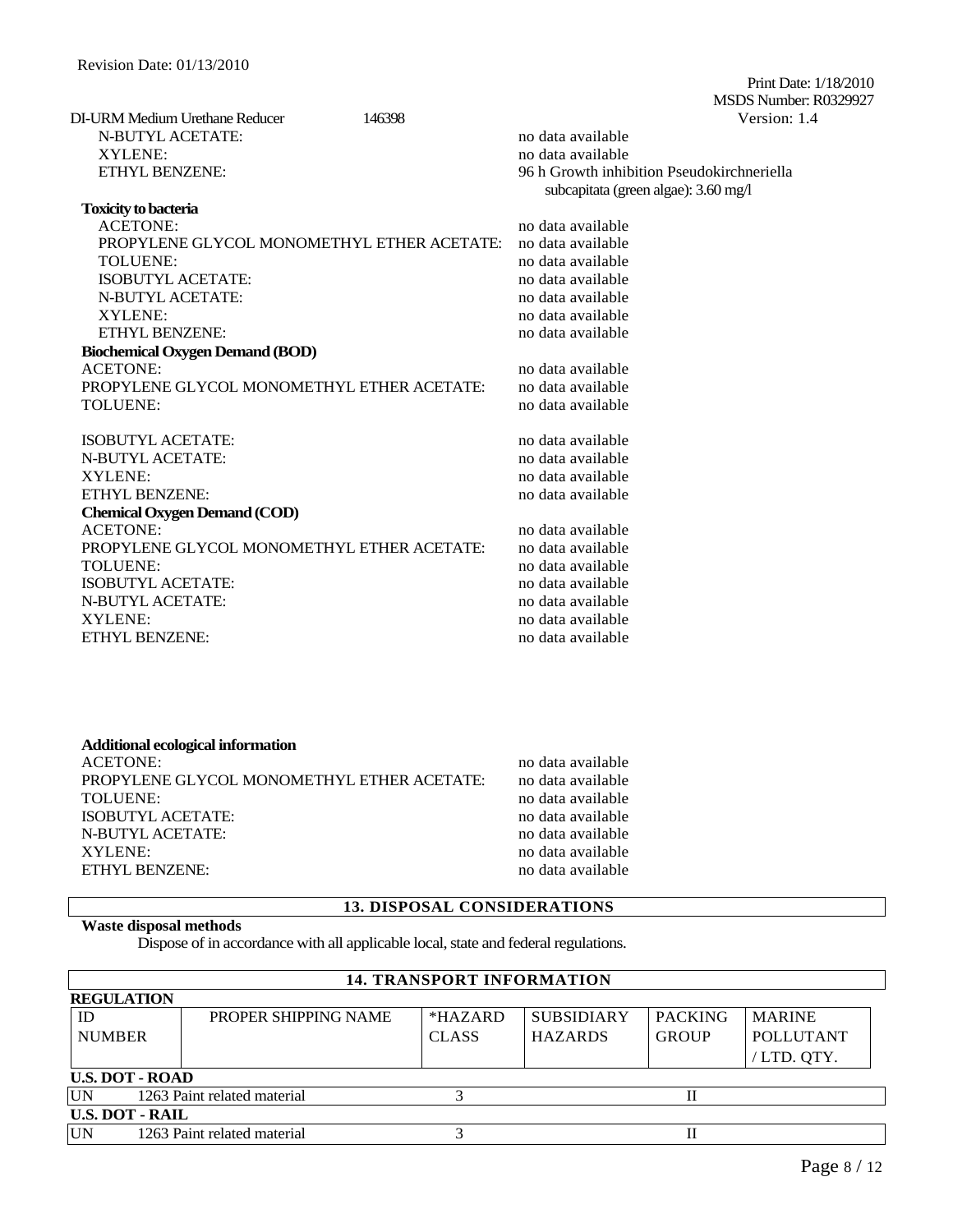Print Date: 1/18/2010 MSDS Number: R0329927

| DI-URM Medium Urethane Reducer                                              |                             | 146398 | Version: 1.4 |  |  |  |
|-----------------------------------------------------------------------------|-----------------------------|--------|--------------|--|--|--|
| <b>U.S. DOT - INLAND WATERWAYS</b>                                          |                             |        |              |  |  |  |
| <b>UN</b>                                                                   | 1263 Paint related material | 3      | $\mathbf{H}$ |  |  |  |
| <b>TRANSPORT CANADA - ROAD</b>                                              |                             |        |              |  |  |  |
| <b>UN</b>                                                                   | 1263 Paint related material | 3      | $\mathbf{I}$ |  |  |  |
| <b>TRANSPORT CANADA - RAIL</b>                                              |                             |        |              |  |  |  |
| <b>UN</b>                                                                   | 1263 Paint related material | 3      | $\mathbf{I}$ |  |  |  |
| <b>TRANSPORT CANADA - INLAND WATERWAYS</b>                                  |                             |        |              |  |  |  |
| <b>UN</b>                                                                   | 1263 Paint related material | 3      | П            |  |  |  |
| <b>INTERNATIONAL MARITIME DANGEROUS GOODS</b>                               |                             |        |              |  |  |  |
| <b>UN</b>                                                                   | 1263 Paint related material |        | П            |  |  |  |
| <b>INTERNATIONAL AIR TRANSPORT ASSOCIATION - CARGO</b>                      |                             |        |              |  |  |  |
| UN                                                                          | 1263 Paint related material |        | $\mathbf{I}$ |  |  |  |
| <b>INTERNATIONAL AIR TRANSPORT ASSOCIATION - PASSENGER</b>                  |                             |        |              |  |  |  |
| <b>UN</b>                                                                   | 1263 Paint related material |        | H            |  |  |  |
| MEXICAN REGULATION FOR THE LAND TRANSPORT OF HAZARDOUS MATERIALS AND WASTES |                             |        |              |  |  |  |
| <b>UN</b>                                                                   | 1263 PRODUCTOS PARA PINTURA | 3      | H            |  |  |  |
| *ORM = ORM-D, CBL = COMBUSTIBLE LIQUID                                      |                             |        |              |  |  |  |

Dangerous goods descriptions (if indicated above) may not reflect quantity, end-use or region-specific exceptions that can be applied. Consult shipping documents for descriptions that are specific to the shipment.

#### **15. REGULATORY INFORMATION**

#### **California Prop. 65**

WARNING! This product contains a chemical known in the State of California to cause cancer. ETHYL BENZENE BENZENE WARNING! This product contains a chemical known in the State of California to cause birth defects or other reproductive harm. TOLUENE BENZENE

#### **SARA Hazard Classification**

| Fire Hazard                               |                |
|-------------------------------------------|----------------|
| <b>Acute Health Hazard</b>                |                |
| Chronic Health Hazard                     |                |
| <b>SARA 313 Component(s)</b>              |                |
| <b>TOLUENE</b>                            | 10.58 %        |
| <b>XYLENE</b>                             | 4.19 %         |
| ETHYL BENZENE                             | 1.15 %         |
| <b>New Jersey RTK Label Information</b>   |                |
| <b>ACETONE</b>                            | $67-64-1$      |
| DO NOT USE - lacolene                     | 64742-89-8     |
| PROPYLENE GLYCOL MONOMETHYL ETHER ACETATE | $108 - 65 - 6$ |
| <b>TOLUENE</b>                            | 108-88-3       |
| ISOBUTYL ACETATE                          | $110-19-0$     |
| <b>N-BUTYL ACETATE</b>                    | 123-86-4       |
| <b>XYLENE</b>                             | 1330-20-7      |
| ETHYL BENZENE                             | $100 - 41 - 4$ |
| Pennsylvania RTK Label Information        |                |
| <b>ACETONE</b>                            | $67-64-1$      |
| DO NOT USE - lacolene                     | 64742-89-8     |
| PROPYLENE GLYCOL MONOMETHYL ETHER ACETATE | $108 - 65 - 6$ |
| <b>TOLUENE</b>                            | 108-88-3       |
| <b>ISOBUTYL ACETATE</b>                   | $110-19-0$     |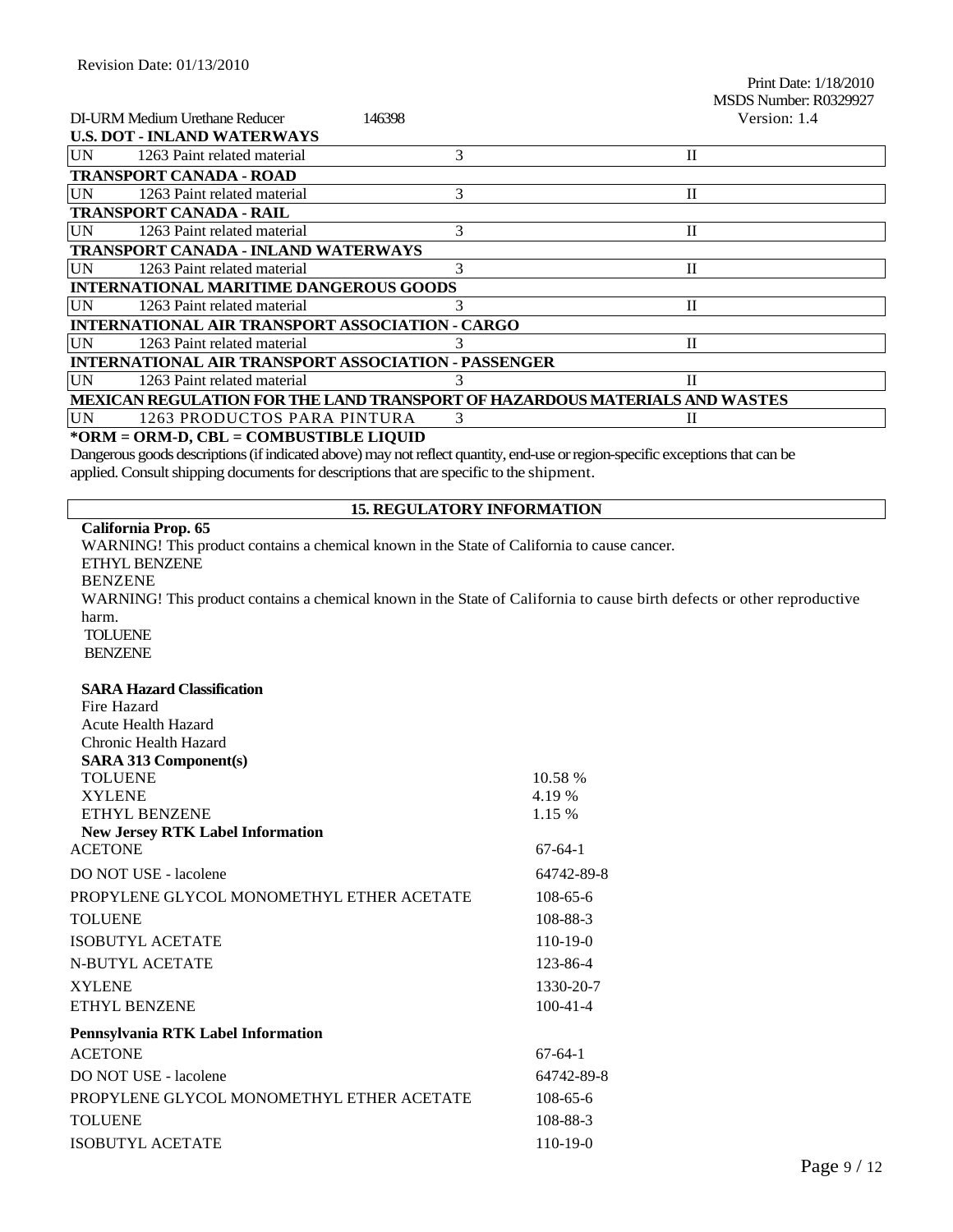|                                                                               |                      | Print Date: 1/18/2010<br>MSDS Number: R0329927 |  |  |  |  |
|-------------------------------------------------------------------------------|----------------------|------------------------------------------------|--|--|--|--|
| DI-URM Medium Urethane Reducer                                                | 146398               | Version: 1.4                                   |  |  |  |  |
| <b>N-BUTYL ACETATE</b>                                                        |                      | 123-86-4                                       |  |  |  |  |
| <b>XYLENE</b>                                                                 |                      | 1330-20-7                                      |  |  |  |  |
| <b>ETHYL BENZENE</b>                                                          | $100 - 41 - 4$       |                                                |  |  |  |  |
| <b>Notification status</b>                                                    |                      |                                                |  |  |  |  |
| <b>EU. EINECS</b>                                                             |                      | y (positive listing)                           |  |  |  |  |
| <b>US.</b> Toxic Substances Control Act                                       | y (positive listing) |                                                |  |  |  |  |
| Australia. Industrial Chemical (Notification and Assessment) Act              | y (positive listing) |                                                |  |  |  |  |
| Canada. Canadian Environmental Protection Act (CEPA).                         | y (positive listing) |                                                |  |  |  |  |
| Domestic Substances List (DSL). (Can. Gaz. Part II, Vol. 133)                 |                      |                                                |  |  |  |  |
| Japan. Kashin-Hou Law List                                                    | y (positive listing) |                                                |  |  |  |  |
| Korea. Toxic Chemical Control Law (TCCL) List                                 | y (positive listing) |                                                |  |  |  |  |
| Philippines. The Toxic Substances and Hazardous and Nuclear Waste Control Act | y (positive listing) |                                                |  |  |  |  |
| China. Inventory of Existing Chemical Substances                              | y (positive listing) |                                                |  |  |  |  |
| <b>Reportable quantity - Product</b>                                          |                      |                                                |  |  |  |  |
| US. EPA CERCLA Hazardous Substances (40 CFR 302)                              | 2385 lbs             |                                                |  |  |  |  |
| <b>Reportable quantity-Components</b>                                         |                      |                                                |  |  |  |  |
| <b>XYLENE</b>                                                                 | 1330-20-7            | 100 lbs                                        |  |  |  |  |
|                                                                               | <b>HMIS</b>          | <b>NFPA</b>                                    |  |  |  |  |
| Health                                                                        | $2*$                 | $\overline{2}$                                 |  |  |  |  |
| Flammability                                                                  | 3                    | $\overline{3}$                                 |  |  |  |  |
| Physical hazards                                                              | $-$                  |                                                |  |  |  |  |
| Instability                                                                   |                      | $\mathbf{0}$                                   |  |  |  |  |
| Specific Hazard                                                               |                      |                                                |  |  |  |  |

# **16. OTHER INFORMATION**

The information accumulated herein is believed to be accurate but is not warranted to be whether originating with the company or not. Recipients are advised to confirm in advance of need that the information is current, applicable, and suitable to their circumstances.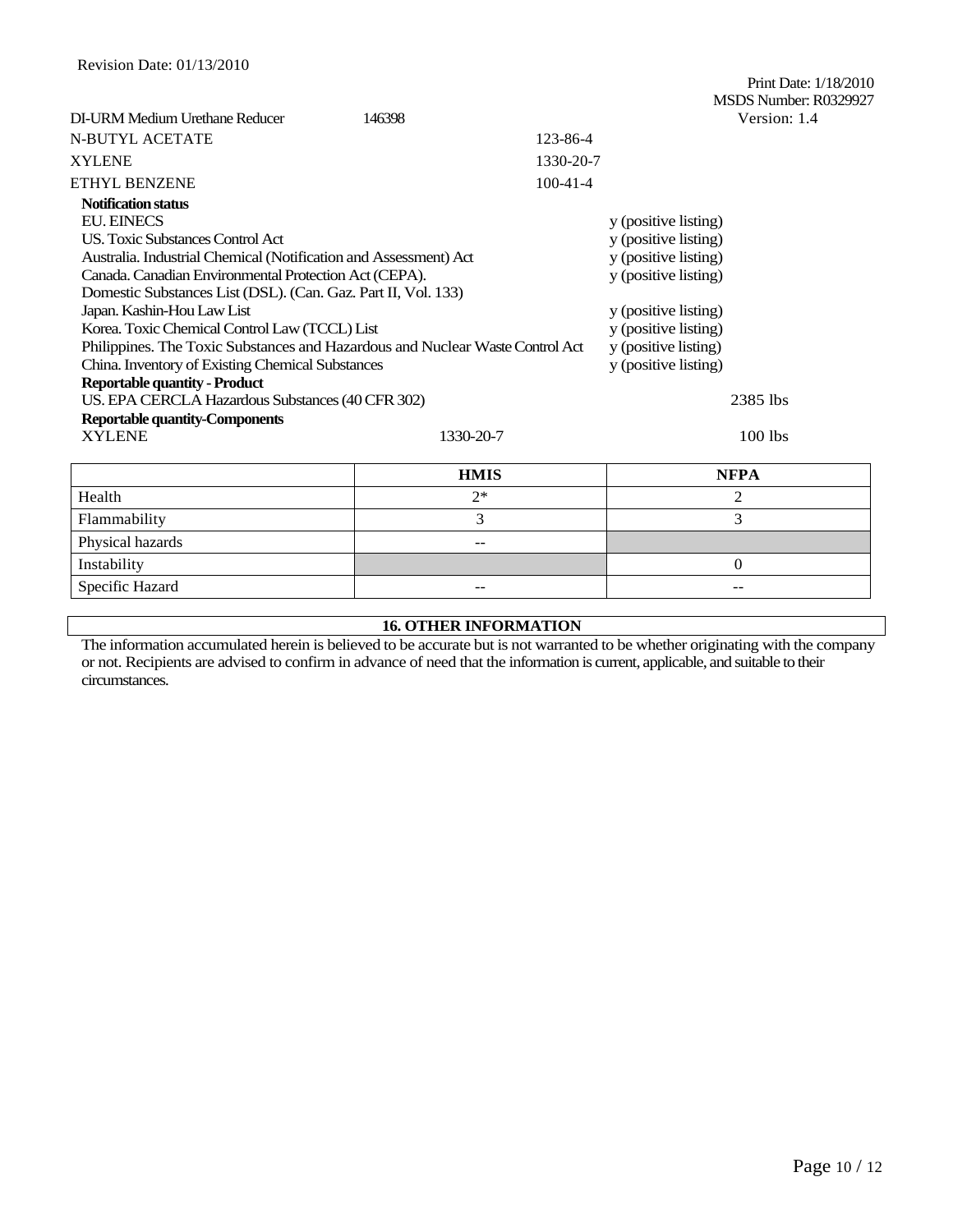

# **ENVIRONMENTAL DATA SHEET** Revision Date: 01/15/2010

5 Star 5655 Medium Urethane Reducer 146398 Version: 1.0

 Print Date: 1/18/2010 MSDS Number: R0329927

# **VOC and HAP Report**

| VOC Content (as formulated)        |                | 63.09 %    |
|------------------------------------|----------------|------------|
| VOC Content (SCAQMD)               |                | 859.39 g/l |
| VOC Vapor Pressure @ 20°C (SCAQMD) |                | 8.96 hPa   |
| Calculated HAP Total               |                | 15.73%     |
| <b>TOLUENE</b>                     | 108-88-3       | 10.57%     |
| <b>XYLENE</b>                      | 1330-20-7      | 4.19%      |
| ETHYL BENZENE                      | $100 - 41 - 4$ | 1.15%      |
| Calculated Organic HAP Total       |                | 15.73%     |
| <b>TOLUENE</b>                     | 108-88-3       | 10.57%     |
| <b>XYLENE</b>                      | 1330-20-7      | 4.19%      |
| ETHYL BENZENE                      | $100 - 41 - 4$ | 1.15%      |
|                                    |                |            |

Hazardous Air Pollutants reported on this document are limited to those that are defined as hazardous under 29 CFR 1910.1200. It is possible that there are other Hazardous Air Pollutants in this product at levels that are not reportable by the OSHA Hazard Communication Standard. Certain air regulations require that these components be included in determinations of total HAP emissions. If you require information on the unreported Hazardous Air Pollutants, please contact your Cumberland Products Inc. account representative.

This information has been gratuitously provided by Cumberland Products Inc.. Although it is intended to be accurate, Cumberland Products Inc. DISCLAIMS ANY AND ALL LIABILITY, EITHER EXPRESS OR IMPLIED. This information is based on many factors beyond Cumberland's control, including but not limited to the completeness and accuracy of information received, or the conditions prevailing when operations were observed and/or sampled. In choosing to rely on or use this information, you assume all risk including the results obtained and agree to indemnify, defend and hold harmless Cumberland Products Inc. against any and all claims. All recommendations or suggestions must be evaluated by you to determine their applicability or suitability for your particular program. Cumberland Products Inc. is not engaged in rendering legal or other professional service, and if such service is required, a competent professional should be retained. Any information claimed by Cumberland Products Inc. to be confidential or proprietary is not to be disclosed to any third party.